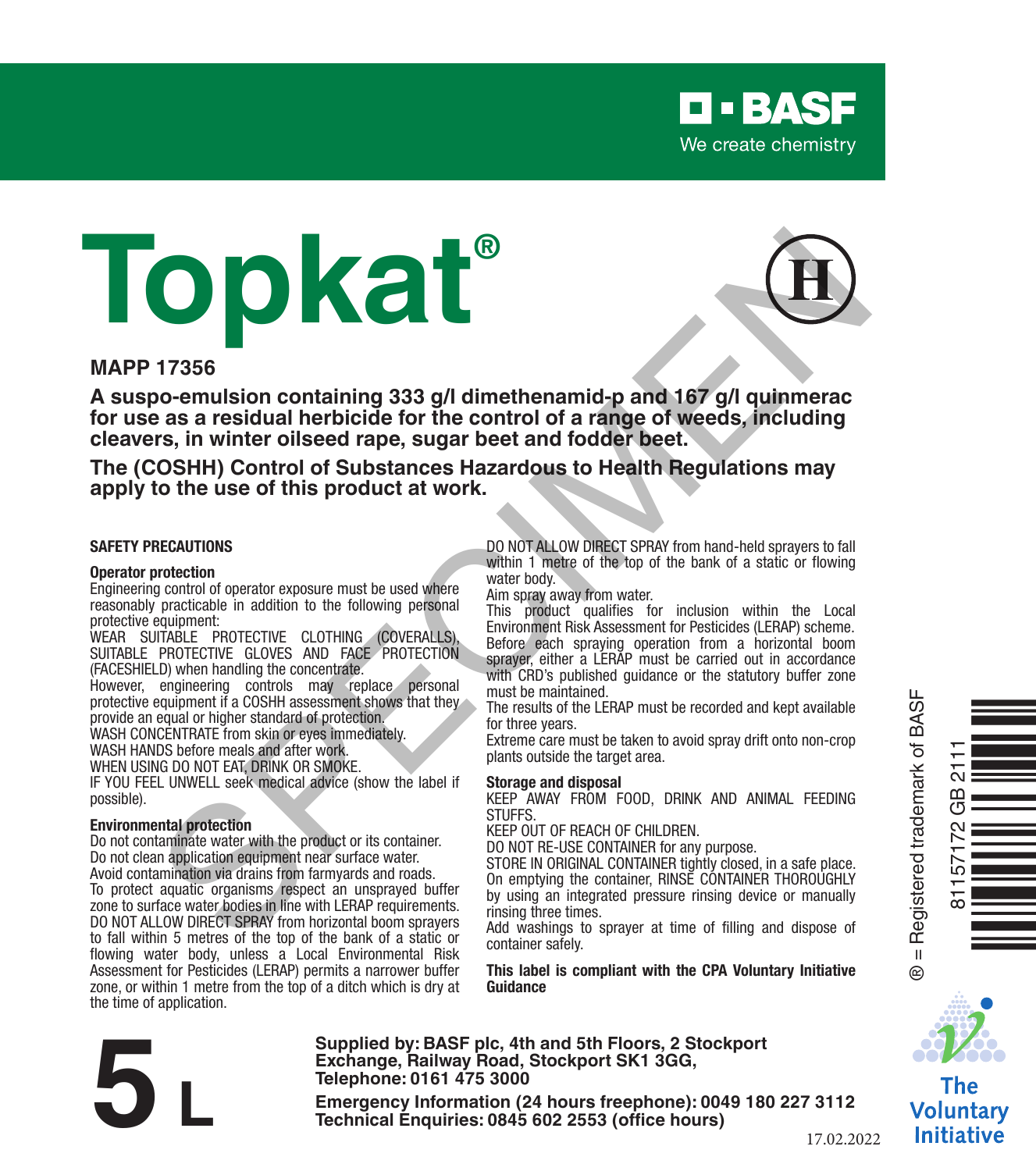# **Topkat® A suspo-emulsion containing 333 g/l dimethenamid-p and 167 g/l quinmerac Warning May cause an allergic skin reaction. Causes serious eye irritation. Very toxic to aquatic life with long lasting effects.** Avoid breathing dust/fume/gas/mist/vapours/spray. Wear protective gloves/clothing/eye protection/face protection IF IN EYES: Rinse cautiously with water for several minutes. Remove contact lenses, if present and easy to do. Continue rinsing. If skin irritation or rash occurs: Call a POISON CENTRE or doctor/physician. Dispose of contents/container to a licensed hazardous-waste disposal contractor or collection site except for empty clean containers which can be disposed of as non-hazardous waste. Sometime and the specific solition.<br>
Sometime of the section of the section of the section of the section of the section of the section of the section of the section of the section of the section of the section of the sect

**To avoid risks to human health and the environment, comply with the instructions for use.**

# **IMPORTANT INFORMATION**

# **FOR USE ONLY AS AN AGRICULTURAL HERBICIDE**

| <b>Crops</b>            | <b>Maximum individual</b><br>dose | Maximum total dose    | Latest time of<br>application         |
|-------------------------|-----------------------------------|-----------------------|---------------------------------------|
| Winter oilseed rape     | 1.5   product / ha                | 1.5 I product/ha/crop | Before 9th true leaf<br>stage (GS 19) |
| Sugar beet, Fodder beet | 0.6   product/ha                  | 1.5   product/ha/crop | Before 9th true leaf<br>stage (GS 19) |

#### **READ THE LABEL BEFORE USE. USING THIS PRODUCT IN A MANNER THAT IS INCONSISTENT WITH THE LABEL MAY BE AN OFFENCE. FOLLOW THE CODE OF PRACTICE FOR USING PLANT PROTECTION PRODUCTS.**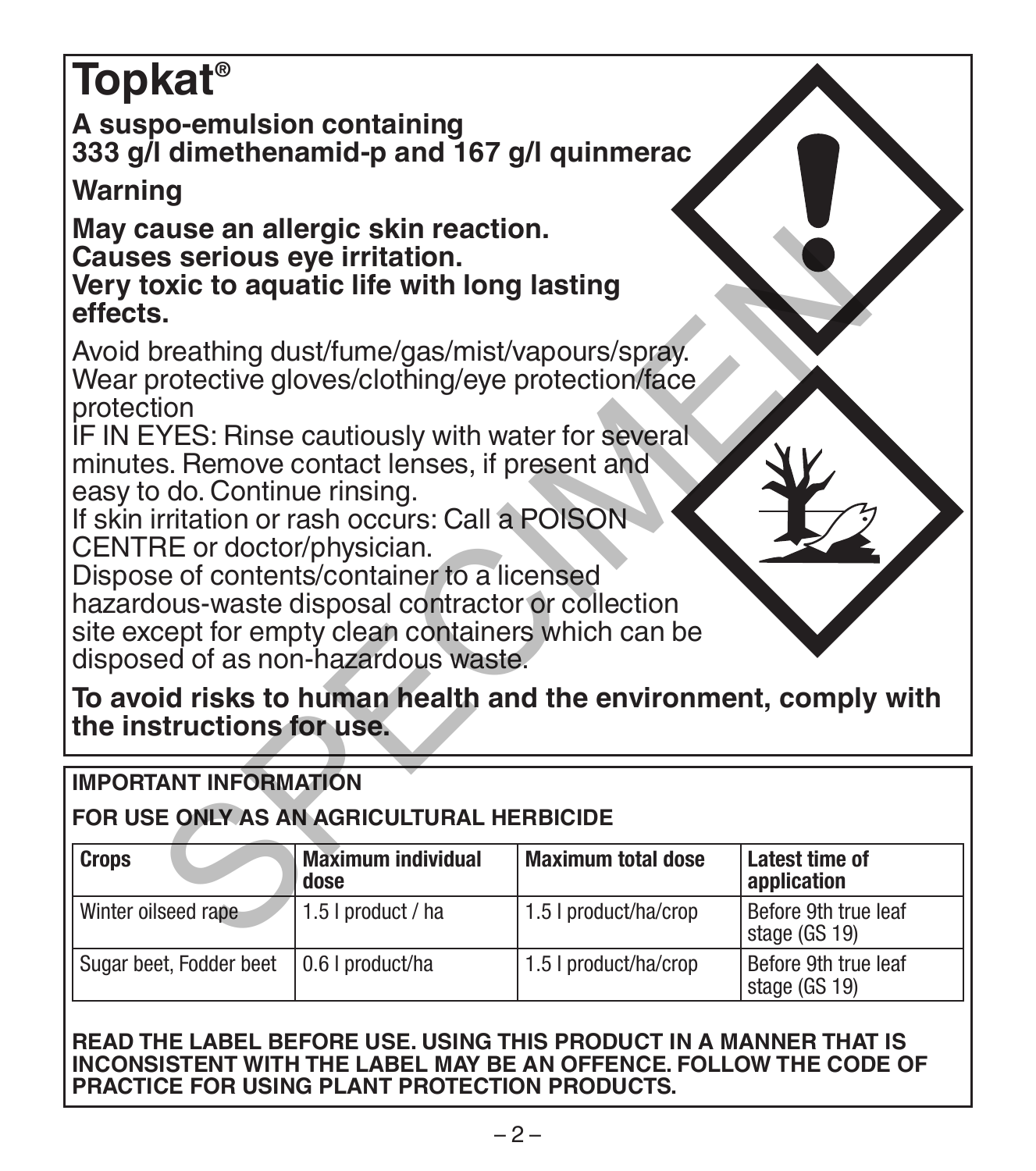### **DIRECTIONS FOR USE**

IMPORTANT: This information is approved as part of the Product Label. All instructions within this section must be read carefully in order to obtain safe and successful use of this product.

Topkat is a residual herbicide that can be used on all varieties of winter oilseed rape, sugar beet and fodder beet for the control of a range of weeds.

#### **Restrictions/Warnings**

When Topkat is applied pre emergence (oilseed rape only), it is important for crop safety to ensure physical separation of the herbicide from the seed. Ensure that the seed is well covered with soil to a depth of 15 mm. With direct drilled crops, harrow across the slits to cover the seed before spraying.

Do not disturb the soil after application.

Do not apply to broadcast crops until the crop has attained the two fully expanded cotyledon growth stage.

Topkat is suitable for use on all soil types as defined by Soil Texture (85) System, except sands and very light soils and soils containing more than 10% organic matter.

Do not apply to stony soils; i.e. stones, flints or chalk readily visible on surface. On brashy and stony soils, Topkat may cause some reduction in crop vigour and/or plant stand.

Do not apply to cloddy seedbeds. Seedbeds must have a fine, firm tilth for optimum weed control. Loose or cloddy seedbeds must be consolidated prior to application.

Do not apply when heavy rain is forecast and do not use on waterlogged soil or soils prone to waterlogging. Crop thinning or reductions in crop vigour can occur if there is very wet weather after application. Where a crop check has occurred, this normally grows out after a few weeks and yields are normally unaffected. tions/Warnings<br>pkat is applied pre emergence (oilseed rape only), it is important for c<br>physical separation of the herbicide from the seed. Ensure that the set<br>seed before spraying. With direct drilled crops, harrow across

Soil moisture is required for effective weed control via root uptake. Residual control may be reduced under prolonged dry conditions.

Weeds germinating from depth may not be controlled.

#### **This product must not be used on fodder beet that will be grazed by livestock. The crop cannot be cut for fodder until 110 days after the last treatment or growth stage BBCH 49.**

Do not apply Topkat to crops suffering from stress, which may be caused, for example, by pests, disease, waterlogging, poor seedbed conditions or previous chemical treatment.

Under frosty conditions a transient crop scorch may occur.

When applied to sugar beet or fodder beet in combination with other tank mix partners, some crop effects such as yellowing or growth retardation may be seen.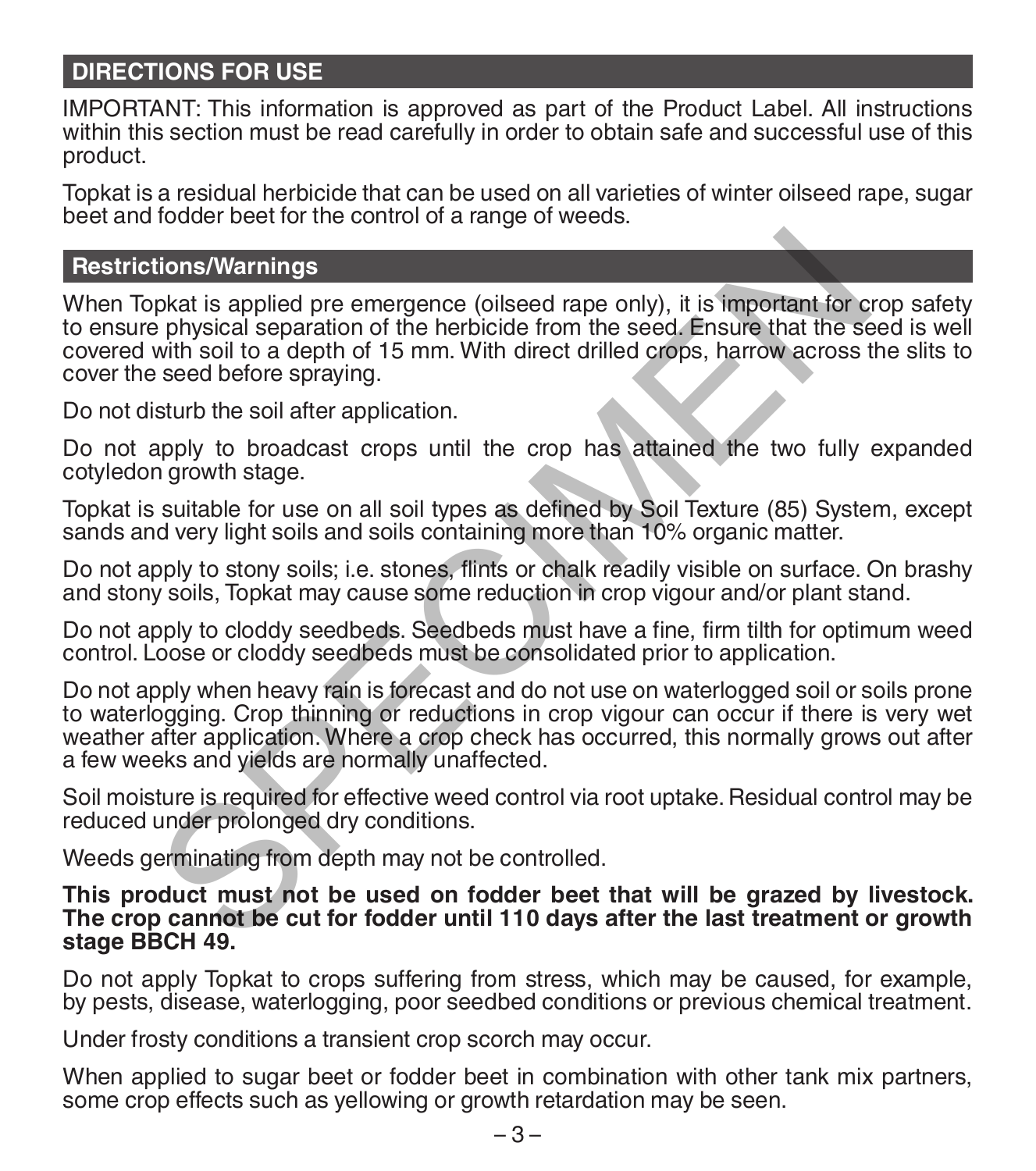Do not apply Topkat in a tank mixture with Betanal MaxxPro.

Some yellowing or bleaching of foliage may occur as a result of treatment. The crop should outgrow these effects and not affect yield.

#### **Avoid spray drift on to neighbouring crops especially newly sown pasture (Ryegrass) which can be sensitive to Topkat.**

Care should be taken to avoid overlap of spray swaths.

#### **Weed control**

#### **Winter oilseed rape**

#### **Susceptibility of weeds to single applications of Topkat in oilseed rape.**

| <u>ouro onodia bo laiton to avoia ovonap or opiav onalilo.</u> |                                                                                                                                                                                                                                                                  |                                                                                                                     |  |
|----------------------------------------------------------------|------------------------------------------------------------------------------------------------------------------------------------------------------------------------------------------------------------------------------------------------------------------|---------------------------------------------------------------------------------------------------------------------|--|
| To reduce the risk of movement of Topkat to water:-            | a. Create a fine, consolidated seedbed to slow the downward movement of water.<br>b. Do not apply Topkat to dry soil. Moist soils have fewer and smaller cracks.<br>c. Do not apply Topkat if heavy rain is forecast, wait until after the heavy rainfall event. |                                                                                                                     |  |
| <b>Weed control</b>                                            |                                                                                                                                                                                                                                                                  |                                                                                                                     |  |
| and moist seedbeds.                                            | Topkat is taken up via cotyledons and roots and takes maximum affect before, or shortly<br>after, weed emergence. Optimum results are obtained from applications made to fine, firm                                                                              |                                                                                                                     |  |
| Winter oilseed rape                                            |                                                                                                                                                                                                                                                                  |                                                                                                                     |  |
|                                                                | Susceptibility of weeds to single applications of Topkat in oilseed rape.                                                                                                                                                                                        |                                                                                                                     |  |
| <b>Weed Name</b>                                               | <b>Application pre-emergence of</b><br>weed 1.5 l/ha<br>Weed susceptibility rating                                                                                                                                                                               | <b>Application post-emergence of</b><br>weed 1.5 I/ha<br><b>Maximum susceptible growth</b><br>stages of target weed |  |
|                                                                | Pre-em                                                                                                                                                                                                                                                           | Post-em                                                                                                             |  |
| Speedwell, Common Field                                        | S                                                                                                                                                                                                                                                                | 2 true leaves                                                                                                       |  |
| Speedwell, Ivy-leaved                                          | S                                                                                                                                                                                                                                                                | 2 true leaves                                                                                                       |  |
| Chickweed                                                      | MS#                                                                                                                                                                                                                                                              | 2 true leaves (MS)                                                                                                  |  |
| Sowthistles                                                    | $S^*$                                                                                                                                                                                                                                                            |                                                                                                                     |  |
| <b>Black nightshade</b>                                        | S                                                                                                                                                                                                                                                                |                                                                                                                     |  |
| Poppy, Common                                                  | S                                                                                                                                                                                                                                                                | Pre-em                                                                                                              |  |
| Forget-me-not, Field                                           | <b>MS</b>                                                                                                                                                                                                                                                        | Pre-em                                                                                                              |  |
| Mayweed, Scented                                               | S                                                                                                                                                                                                                                                                | Pre-em                                                                                                              |  |
| Mayweed, Scentless                                             | S                                                                                                                                                                                                                                                                | Pre-em                                                                                                              |  |
| Deadnettle, Red                                                | S                                                                                                                                                                                                                                                                | 2 true leaves                                                                                                       |  |
| Deadnettle, Henbit.                                            | S                                                                                                                                                                                                                                                                | 2 true leaves                                                                                                       |  |
| Hemp nettle, Common                                            | S                                                                                                                                                                                                                                                                | Pre-em                                                                                                              |  |
| <b>Cleavers</b>                                                | S                                                                                                                                                                                                                                                                | 2 whorls                                                                                                            |  |
|                                                                |                                                                                                                                                                                                                                                                  |                                                                                                                     |  |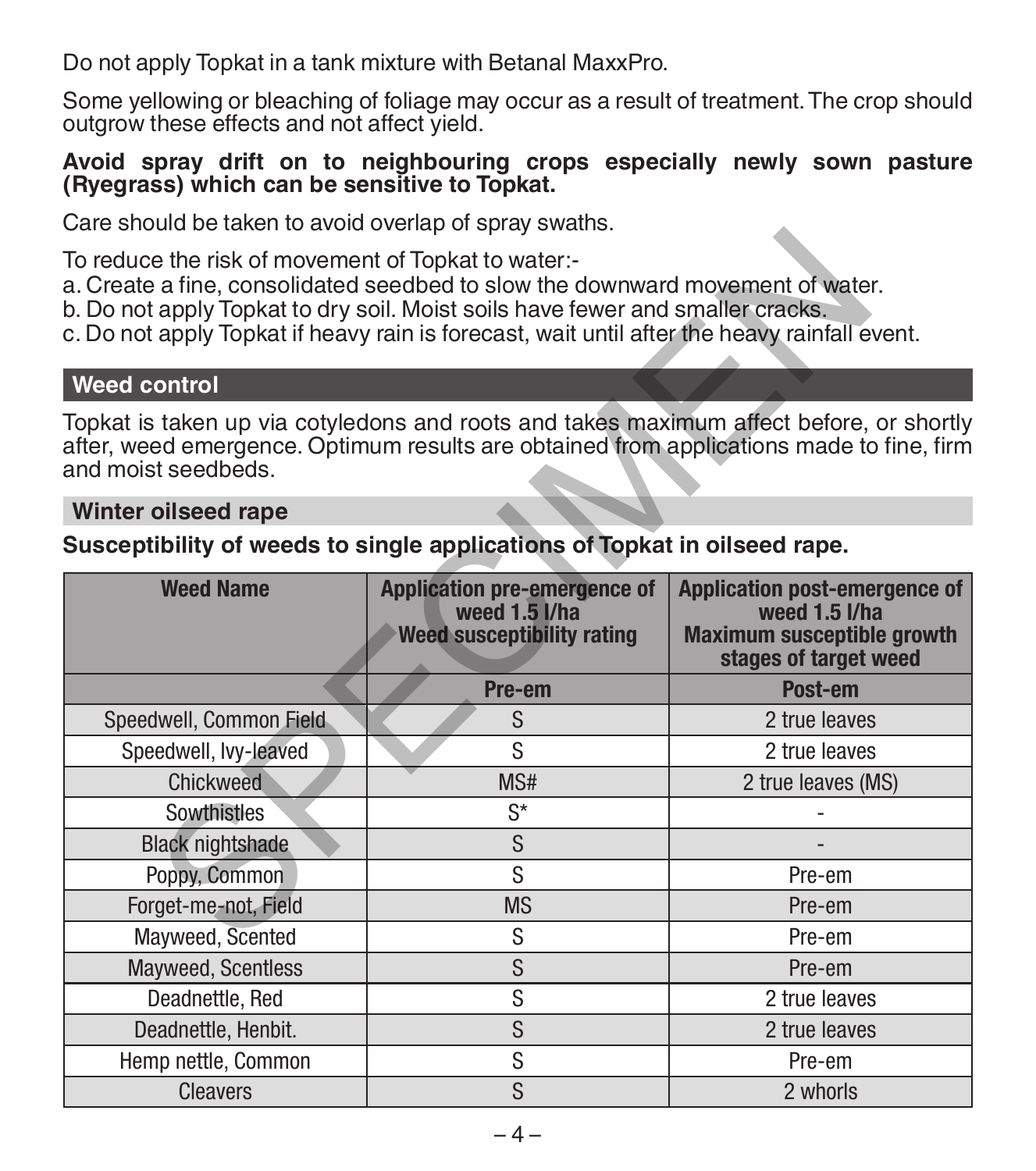| <b>Weed Name</b>                                                                                                                                                                                                                                                                                      | <b>Application pre-emergence of</b><br>weed 1.5 l/ha<br>Weed susceptibility rating | <b>Application post-emergence of</b><br>weed 1.5 l/ha<br><b>Maximum susceptible growth</b><br>stages of target weed |  |
|-------------------------------------------------------------------------------------------------------------------------------------------------------------------------------------------------------------------------------------------------------------------------------------------------------|------------------------------------------------------------------------------------|---------------------------------------------------------------------------------------------------------------------|--|
|                                                                                                                                                                                                                                                                                                       | Pre-em                                                                             | Post-em                                                                                                             |  |
| Cranesbill, Round-leaved                                                                                                                                                                                                                                                                              | S                                                                                  | Cotyledon                                                                                                           |  |
| <b>Cranesbill, Small-flowered</b>                                                                                                                                                                                                                                                                     | S                                                                                  | Cotyledon                                                                                                           |  |
| Cranesbill, Cut-leaved                                                                                                                                                                                                                                                                                | S                                                                                  | Cotyledon                                                                                                           |  |
| Shepherd's purse                                                                                                                                                                                                                                                                                      | S                                                                                  | Pre-em                                                                                                              |  |
| Parsley piert                                                                                                                                                                                                                                                                                         | S                                                                                  |                                                                                                                     |  |
| # Topkat will reqularly provide chickweed control that is equivalent to a Susceptible rating<br>(S) up to 3 months after application. For season long control a follow up treatment may be<br>required in some situations.<br>S = Susceptible<br>MS = Moderately Susceptible<br>- = No data available |                                                                                    |                                                                                                                     |  |
| Sugar beet and fodder beet                                                                                                                                                                                                                                                                            |                                                                                    |                                                                                                                     |  |
| Susceptibility of weeds to Topkat when applied as three sequential applications<br>(0.3 I/ha followed by 0.6 I/ha followed by 0.6 I/ha) early post-emergence of the<br>sugar beet or fodder beet crop either applied alone or in combination with other<br>standard sugar beet herbicides             |                                                                                    |                                                                                                                     |  |
| Best results are achieved by application to small actively growing weeds up to 2<br>true leaves of the weed.                                                                                                                                                                                          |                                                                                    |                                                                                                                     |  |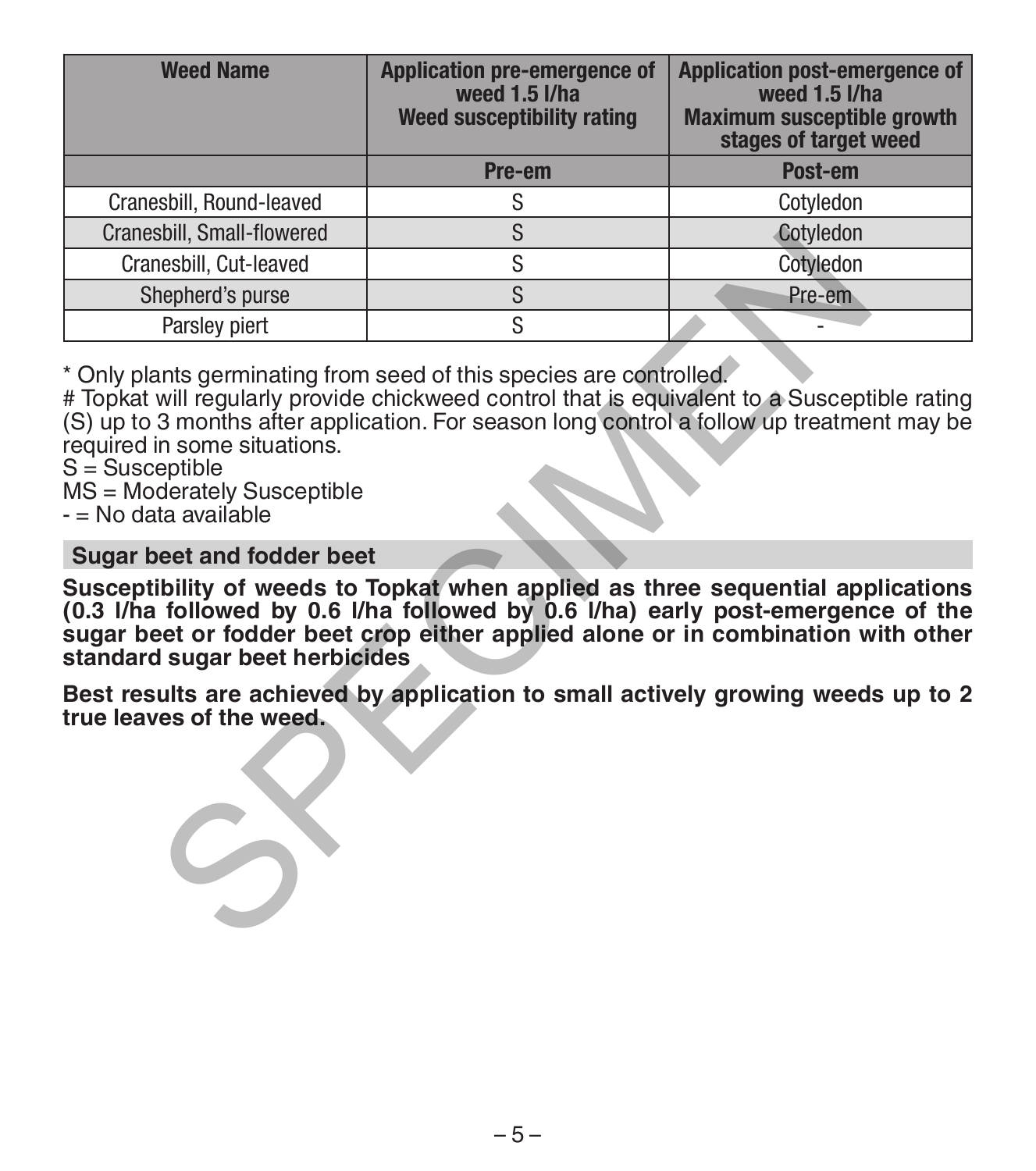|                              |                                | Sequential applications post-emergence of<br>weed |                                            |
|------------------------------|--------------------------------|---------------------------------------------------|--------------------------------------------|
|                              |                                | Weed susceptibility rating                        |                                            |
|                              |                                | Solo                                              | Mix 1                                      |
| <b>Weed Name</b>             | <b>First application</b>       | Topkat 0.3 I/ha                                   | Topkat 0.3 I/ha + Goltix<br>70 SC 1.0 l/ha |
|                              | <b>Second application</b>      | Topkat 0.6 I/ha                                   | Topkat 0.6 I/ha + Goltix<br>70 SC 1.0 I/ha |
|                              | <b>Third application</b>       | Topkat 0.6 I/ha                                   | Topkat 0.6 I/ha + Goltix<br>70 SC 1.0 I/ha |
|                              | <b>Speedwell, Common Field</b> | <b>MS</b>                                         | S                                          |
|                              | Forget-me-not, Field           | <b>MS</b>                                         | S                                          |
|                              | <b>Mavweed, Scented</b>        | .R                                                | ΜS                                         |
| <b>Mayweed, Scentless</b>    |                                | $\overline{R}$                                    | S                                          |
|                              | <b>Deadnettle, Red</b>         | S.                                                | S                                          |
| <b>Deadnettle, Henbit</b>    |                                | $\overline{\mathbf{s}}$                           | S                                          |
|                              | <b>Cleavers</b>                | s                                                 | S                                          |
| <b>Shepherd's purse</b>      |                                | R                                                 | S                                          |
| Pennycress, Field            |                                | $\overline{a}$                                    | S                                          |
| <b>Fool's Parslev</b>        |                                | S                                                 | S                                          |
|                              | Fat-hen                        | ٠                                                 | ΜS                                         |
|                              | <b>Black-bindweed</b>          | R                                                 | R                                          |
|                              | <b>Fumitory, Common</b>        | R                                                 | S                                          |
|                              | <b>Amaranth, Common</b>        | R                                                 | <b>MS</b>                                  |
| <b>Annual Mercury</b>        |                                | R                                                 | R                                          |
| <b>Cockspur</b>              |                                | <b>MS</b>                                         | <b>MS</b>                                  |
|                              |                                |                                                   |                                            |
| <b>Resistance Management</b> |                                |                                                   |                                            |
| <b>GROUP</b>                 | 4                              | 15                                                | <b>HERBICIDES</b>                          |

|  | Resistance Management |
|--|-----------------------|
|--|-----------------------|

| CDOUD | 15 | <b>HERBICIDES</b> |
|-------|----|-------------------|
|       |    |                   |

Repeated use of herbicides with the same mode of action can increase the risk of strains of weeds developing resistance to these compounds, leading to poor control. In order to minimise the risk, a strategy for preventing and managing such resistance should be adopted. Use products with different modes of action and from different chemical groups in sequence or tank-mix, in conjunction with effective cropping rotation and cultivation techniques. In all cases the recommended rate of use should be adhered to. Follow WRAG guidelines.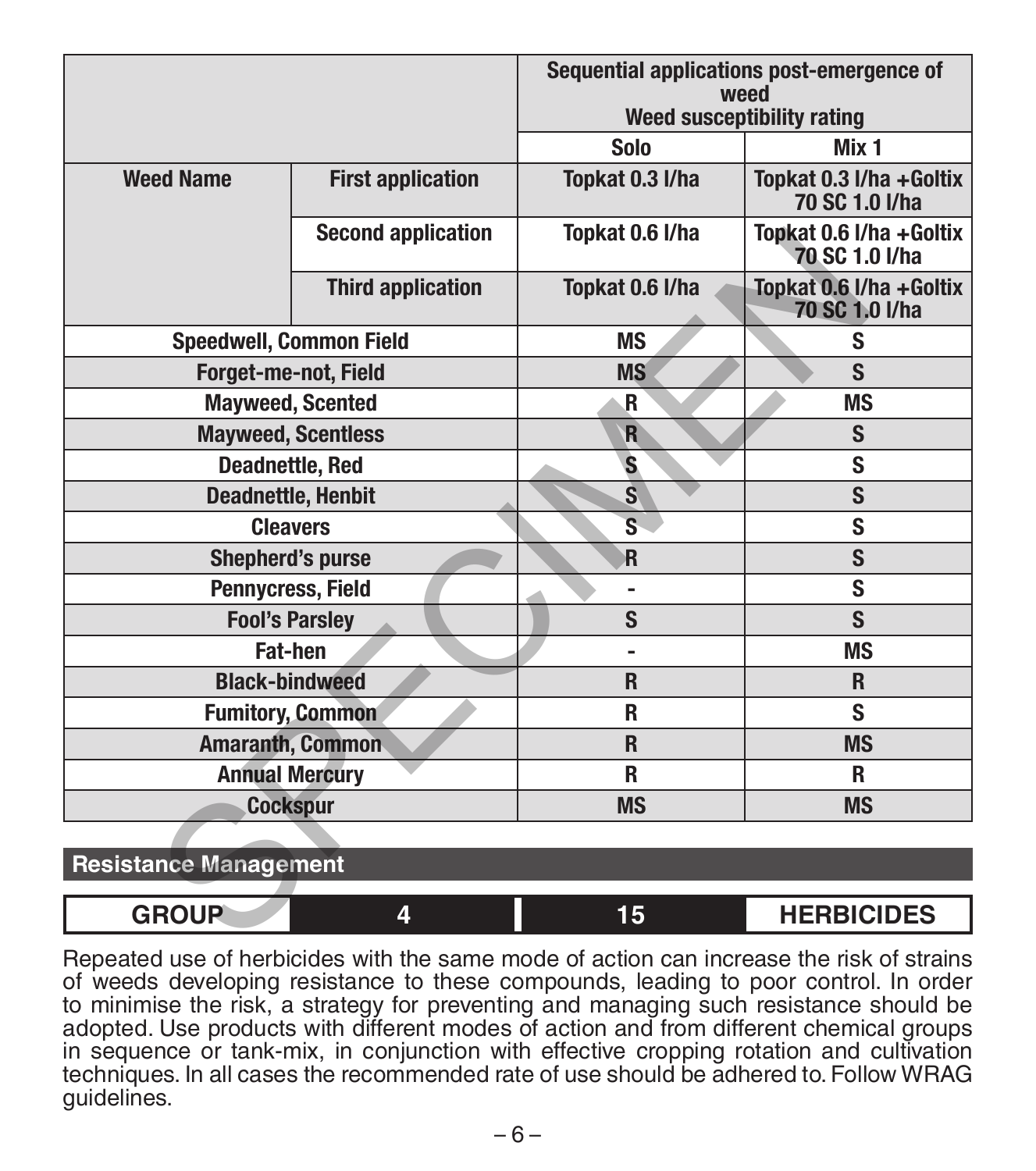# **Key elements of the resistance management strategy for Topkat:**

- Always follow WRAG guidelines for preventing and managing herbicide resistant weeds.
- Maximise the use of cultural control measures wherever possible (e.g. crop rotation, ploughing, stale seedbeds, delayed drilling, etc).
- Use tank mixes or sequences of effective herbicides with different modes of action within individual crops, or successive crops.
- Monitor fields regularly and investigate the reasons for any poor control.

# **Crop Specific Information**

#### **Winter oilseed rape**

Topkat can be used on all varieties of winter oilseed rape.

#### **Time of application**

Topkat may be applied pre or post emergence of the crop but for optimum activity application must be pre emergence or early post-emergence of the weeds.

#### **Pre-crop emergence** applications:-

- should be made before the crop seed chits, which in optimum conditions may occur within 48 hours of drilling.
- should only be made on medium and heavy soils (as defined by the ADAS Soil Texture (85) System).

DO NOT USE Topkat pre-crop emergence when any of the following conditions apply:-

- When crop has been broadcast.
- The crop seed has started to germinate (i.e. which may occur within 48 hours of drilling)
- Seed is not covered with 15 mm of soil;
- When heavy rain is forecast;
- Dry, cloddy or open seedbeds;
- Late drilled crops as a guide these are crops drilled later than the first week in September in Northern England and Scotland and later than mid-September in the rest of the UK; principal and investigate the reasons for any poor component<br>consider application<br>and be used on all varieties of winter oilseed rape.<br> **Example 2** application<br>
and be presence applications:<br> **Example 2** applications:<br> **Ex**
- Stony soils, i.e. stones, flints or chalk are readily visible on the soil surface.

**Post–crop emergence** applications can be made in the following circumstances:

- When the majority of the crop has two fully expanded cotyledons and up to the eight true leaf growth stage (GS 18);
- On light, medium and heavy soils (as defined by the ADAS Soil Texture (85) System);
- When seedbed conditions are not ideal for pre-emergence use:
- When the seed is not covered with 15mm of soil (as with broadcast crops);
- To light, stony, brashy or gravely soils, particularly if heavy rainfall was forecast for the period following drilling;
- When late-drilled crops are to be treated.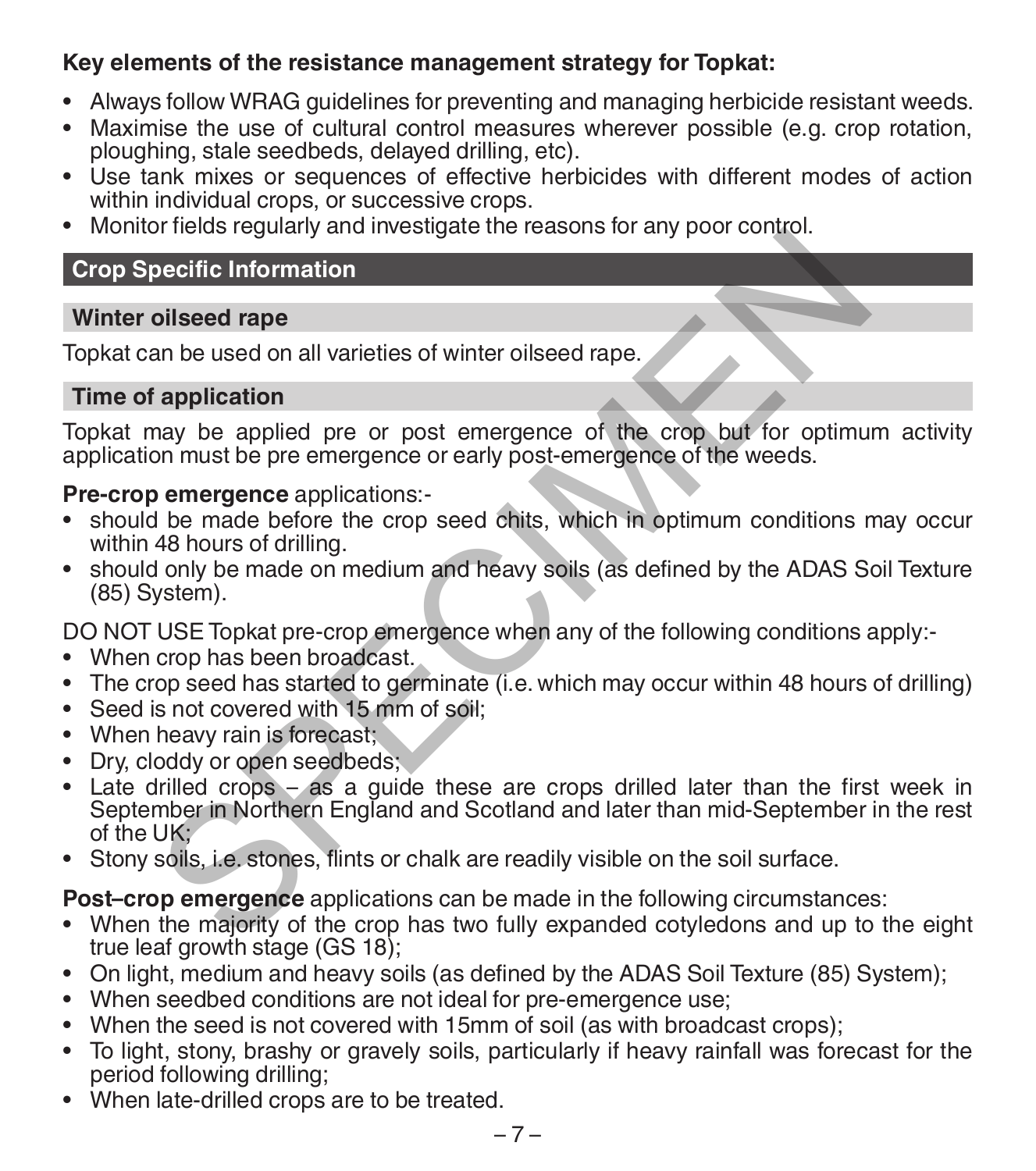#### **Rate of application**

Apply 1.5 litres/hectare Topkat in a recommended water volume of 200 litres per hectare.

#### Qualified recommendation

Topkat may be applied at 1.5 l/ha in 100 litres of water per hectare; however, this recommendation has not been supported by effectiveness or crop safety data.

#### **Sugar beet and fodder beet**

Topkat can be used on all varieties of sugar beet and fodder beet, including seed crops.

# **This product must not be used on fodder beet that will be grazed by livestock. The crop cannot be cut for fodder until 110 days after the last treatment or growth stage BBCH 49.** beet and fodder beet<br>an be used on all varieties of sugar beet and fodder beet, including seed<br>and be used on all varieties of sugar beet and fodder beet, including seed<br>or cannot be cut for fodder until 110 days after the

#### **Time of application**

Topkat must be applied post-emergence of the crop when the majority of the crop has two fully expanded cotyledons. Applications should be split into three sequential applications (minimum 7 day intervals) but before the 9th true leaf stage of the crop (GS 19).

#### **Do not apply Topkat pre-emergence of the crop.**

#### **Rate of application**

Apply a total 1.5 litres/hectare Topkat, split into three sequential applications of 0.3 litres/ hectare followed by 0.6 litres/hectare followed by 0.6 litres/hectare in a recommended water volume of 150-300 litres per hectare.

For optimum results, apply Topkat in combination with standard sugar beet herbicides.

#### **Following Crops**

#### **Winter oilseed rape**

#### **Following crops after normally harvested winter oilseed rape**

Any crop can follow normally harvested winter oilseed rape treated with Topkat.

Ploughing is not essential before sowing a following cereal crop, but is required for all other crops.

#### **Re-drilling due to crop failure**

If in the autumn circumstances lead to the failure of winter oilseed rape treated with Topkat the following crops may be re-drilled:-

#### **Winter crops**

After ploughing to 15 cm depth, or equivalent inversion cultivation, winter wheat, winter barley, winter oats and field beans may be sown after a one month interval.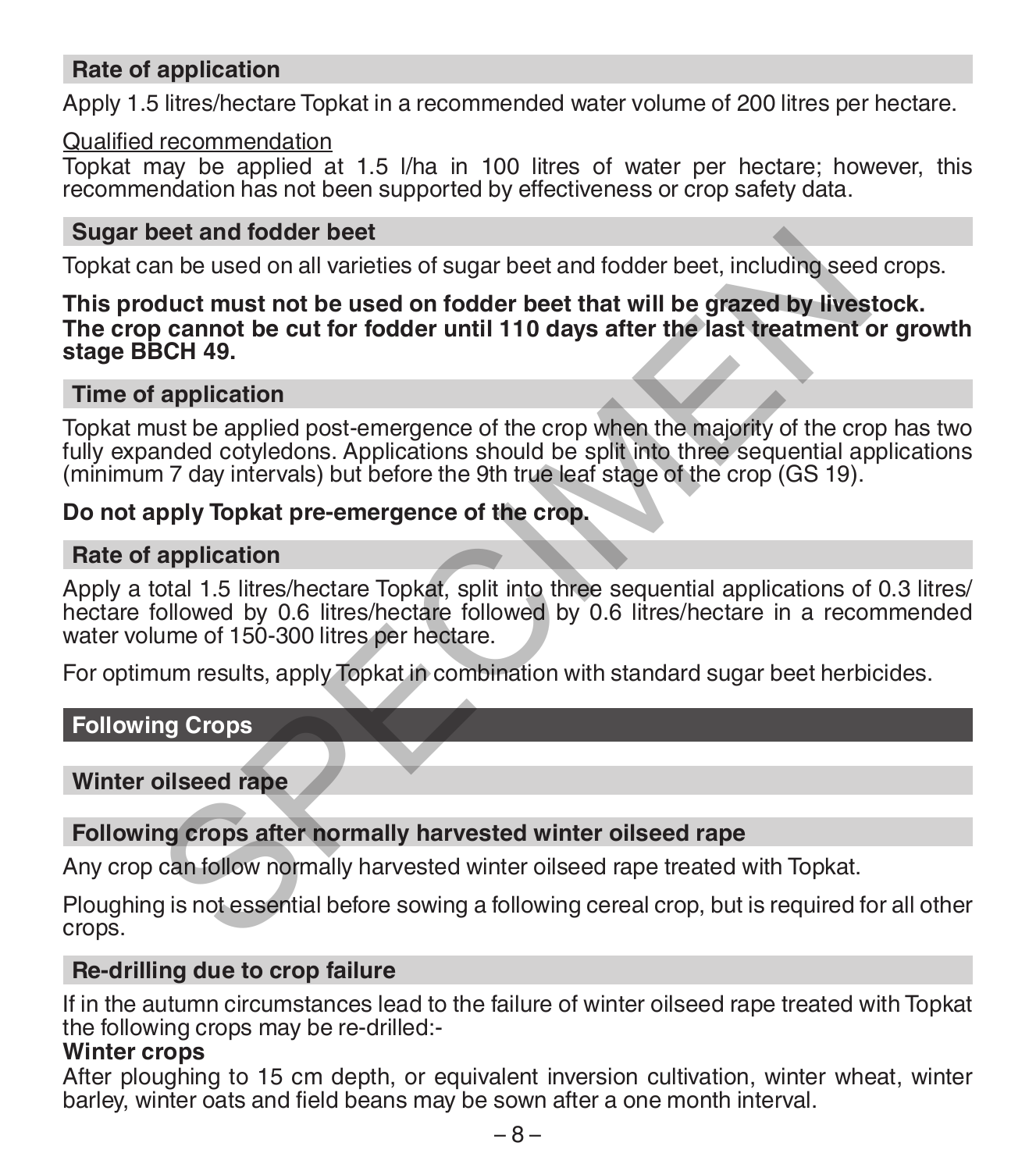#### **Spring crops**

Following a failed crop in the autumn, and after cultivating to a minimum depth of 15 cm, spring wheat, spring barley, spring oats, spring oilseed rape, maize, peas, and beans may be re-drilled in the spring.

#### **Sugar beet and fodder beet**

#### **Following crops after normally harvested sugar beet and fodder beet**

Any crop can follow normally harvested sugar beet or fodder beet treated with Topkat.

Ploughing is not essential before sowing a following cereal crop, but is required for all other crops.

#### **Re-drilling due to crop failure**

If in the spring circumstances lead to the failure of sugar beet or fodder beet treated with Topkat then the following crops may be re-drilled:-

After cultivating to a minimum depth of 12 cm, spring wheat, spring barley, spring oats, spring oilseed rape, maize, peas and beans may be re-drilled at least one month after application of Topkat. ng crops after normally harvested sugar beet and fodder beet<br>can follow normally harvested sugar beet or fodder beet treated with Tc<br>g is not essential before sowing a following cereal crop, but is required for<br>ling due to

#### **Mixing and Application**

#### **Mixing**

Never prepare more spray solution than is required.

Three quarters fill the tank with clean water and start the agitation.

To ensure thorough mixing of the product, invert the container several times before opening.

Add the required quantity of Topkat to the spray tank while re-circulating.

Add the remainder of the water and continue agitation until spraying is complete.

Rinse empty containers thoroughly, using an integrated pressure rinsing device or by manually rinsing three times.

Add washings to tank at time of filling and dispose of container safely.

#### **Application**

#### **Winter oilseed rape, Sugar beet and fodder beet**

Apply as a MEDIUM spray, as defined by BCPC.

#### **Tank cleaning**

Wash sprayer thoroughly immediately after use, using clean water and following the sprayer cleaning guidance provided by the equipment manufacturer.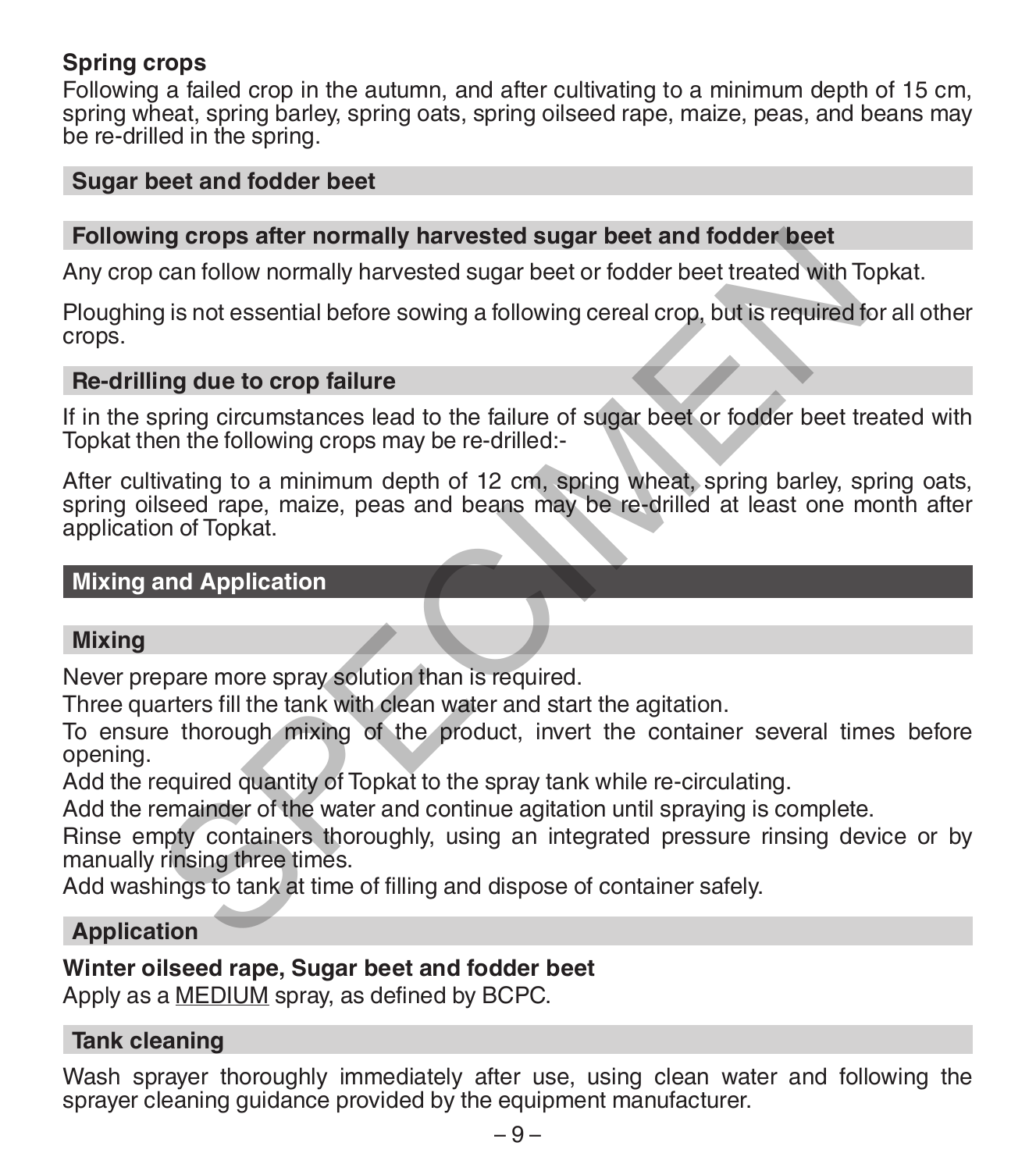#### **Compatibility**

For details of compatibilities contact your distributor, local BASF representative or the BASF Technical Services Hotline: 0044 845 602 2553. Alternatively, visit our website at www.agricentre.basf.co.uk

# **COMPANY ADVISORY INFORMATION**

This section is not part of the Product Label under Regulation (EC) No 1107/2009 and provides additional advice on product use.

#### **Water protection:**

This product contains **quinmerac** and is therefore included in the "OSR Herbicides? Think Water" stewardship campaign. BASF have developed the **wHen2gO** smart tool for water stewardship. To download **wHen2gO** please see www.agricentre.basf.co.uk. Following the guidance of **wHen2gO** will help to reduce the risk to water. Alternatively, the following closed periods for application apply:

- Avoid use of **quinmerac** after 30th September and do not use after 15th October.
- In high risk areas (drained fields in Safeguard Zones) do not use **quinmerac** after 30th September.

For further information, see www.agricentre.basf.co.uk and www.osrherbicides.org.uk or telephone BASF on 0845 602 2553





#### **Trade Mark Acknowledgments**

Goltix 70 SC is a registered trade mark of Adama.

# **The following does not form part of the authorised label text.**

With many products there is a general risk of resistance developing to the active ingredients. For this reason a change in activity cannot be ruled out. It is generally impossible to predict with certainty how resistance may develop because there are so many crop and use connected ways of influencing this. We therefore have to exclude liability for damage or loss attributable to any such resistance that may develop. To help minimise any loss in activity the BASF recommended rate should in all events be adhered to. tion is not part of the Product Label under Regulation (EC) No 1107/<br>
additional advice on product use.<br>
cotection:<br>
therefore included in the<br>
probides? Think Water" stewardship campaign.<br>
the guidance of witherse see www

Numerous, particularly regional or regionally attributable, factors can influence the activity of the product. Examples include weather and soil conditions, crop plant varieties, crop rotation, treatment times, application amounts, admixture with other products, appearance of organisms resistant to active ingredients and spraying techniques. Under particular conditions a change in activity or damage to plants cannot be ruled out. The manufacturer or supplier is therefore unable to accept any liability in such circumstances. All goods supplied by us are of high grade and we believe them to be suitable, but as we cannot exercise control over their mixing or use or the weather conditions during and after application, which may affect the performance of the material, all conditions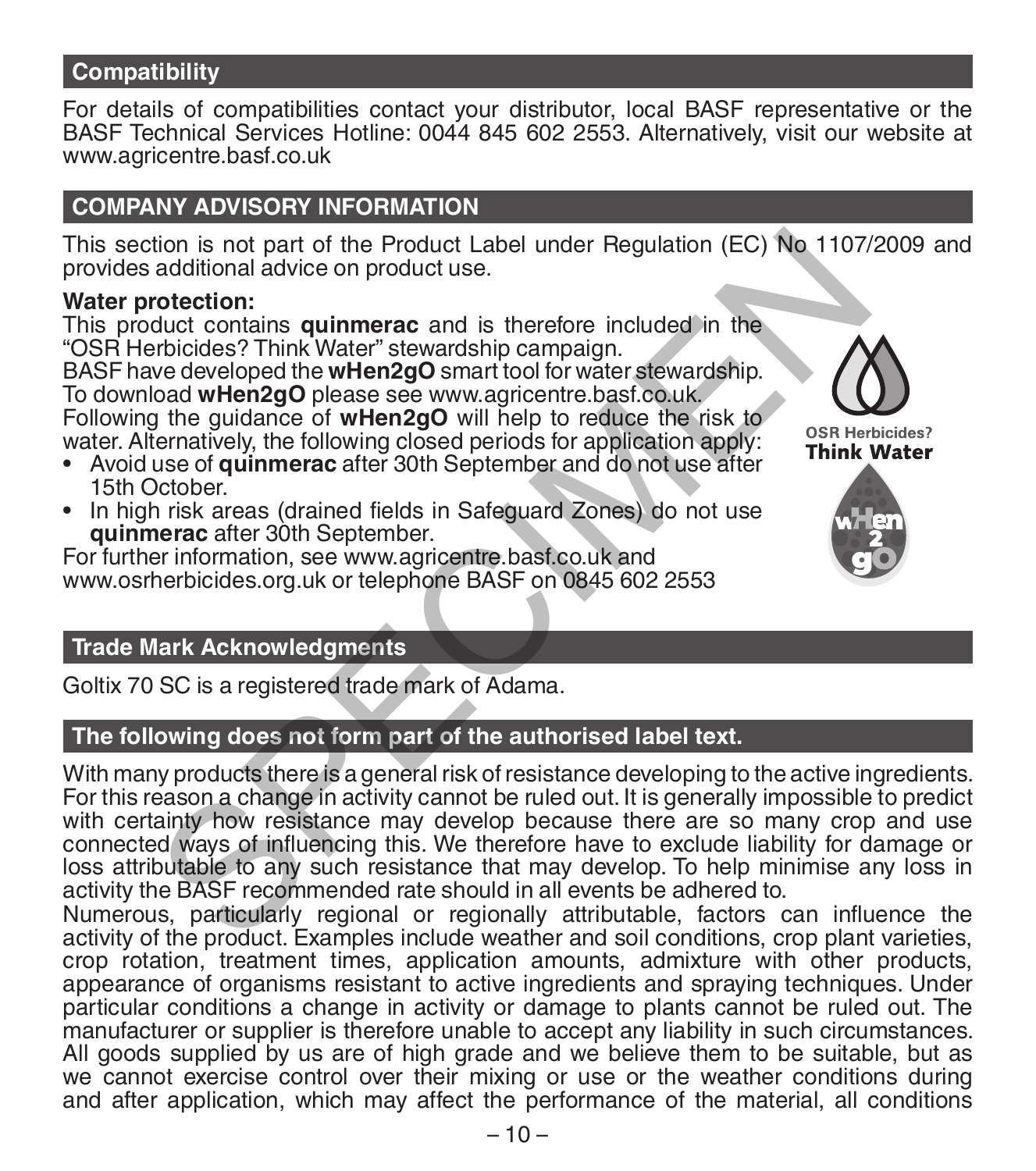and warranties, statutory or otherwise, as to the quality or fitness for any purpose of our goods are excluded and no responsibility will be accepted by us for any damage or injury whatsoever arising from their storage, handling, application or use; but nothing should be deemed to exclude or restrict any liability upon us which cannot be excluded or restricted under the provisions of the Unfair Contract Terms Act 1977 or any similar applicable law.

#### **Section 6 of the Health and Safety at Work Act**

#### **Additional Product Safety Information**

The product label provides information on a specific pesticidal use of the product; do not use otherwise, unless you have assessed any potential hazard involved, the safety measures required and that the particular use has "off-label" approval or is otherwise permitted under the Plant Protection Product Regulations (EC) No 1107/2009. nal Product Safety Information<br>
duct label provides information on a specific pesticidal use of the protential hazard involved,<br>
s required and that the particular use has "off-label" approval or is<br>
durate the Plant Prote

The information on this label is based on the best available information including data from test results.

### **Safety Data Sheet**

To access the Safety Data Sheet for this product scan the QR code or use the weblink below:



agricentre.basf.co.uk/Topkat/MSDS

Alternatively, contact your supplier.